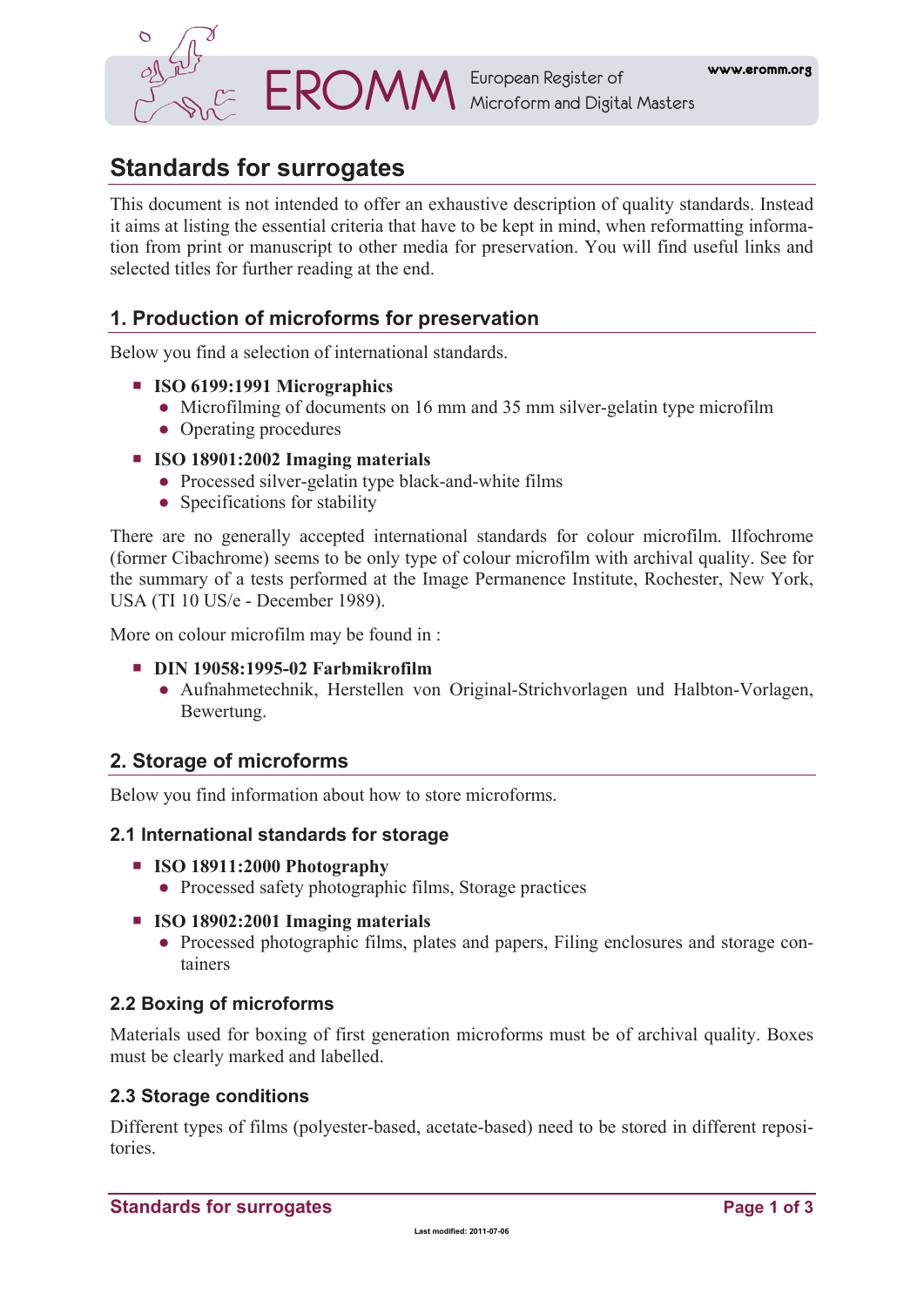

For polyester-based microfilms storage temperature of 7 degrees Celsius (+/- 3 degrees Celsius, but keeping a constant temperature) and relative humidity of 25 to 40% are recommended. For acetate based films storage temperature is 3 to 5 degrees Celsius and humidity 33 to 38%.

For the storage of either type of film it is important that the temperature and humidity remain constant. Long-term preservation requires proper storage climate and periodic inspection.

It is essential to store the printed or manuscript original and the microform surrogate in separate areas. This will help to avoid loss or damage of both in one incident (fire, water, etc.).

#### **3. Production of digital surrogates for preservation**

As yet there are only few generally accepted international standards. The present situation is one of constant change in soft and hardware. In spite of this minimal requirements for producing digital surrogates for preservation can be listed. (See the DLF's benchmark.)

- **ISO 9706:1994 Information and documentation** 
	- Requirements for permanence
- **ISO 16112 (= new 18926):draft Imaging materials** 
	- Life expectancy of information stored on magneto-optical (MO) discs
	- Method for estimating, based on effects of temperature and relative humidity
- **ISO 18921: draft Imaging materials** 
	- Life expectancy of information stored on compact discs (CD-ROM)
	- Method for estimating, based on effects of temperature and relative humidity
- **ISO 18927: draft Imaging materials** 
	- Life expectancy of information stored on record-able compact disc systems
	- Method for estimating, based on effects of temperature and relative humidity

## **4. Storage of digital surrogates**

As yet there are only few accepted international standards for storage of digital surrogates. Existing standards for storage of electronic data carriers shall be respected.

In view of present developments in electronic data carriers no universal criteria can be given for their storage. Avoiding harmful environments cannot in itself provide for long-term preservation. Instead periodic migration of files following changes in soft and hardware will be required (see 4.2.d).

- **ISO 18923:2000 Imaging materials Polyester-base magnetic tape**  ● Storage practices
- **ISO 18925:draft Imaging materials Optical disc media**  • Storage practices

It is essential to store the printed or manuscript original and the digital surrogate in separate areas. This will help to avoid loss or damage of both in one incident (fire, water, etc.).